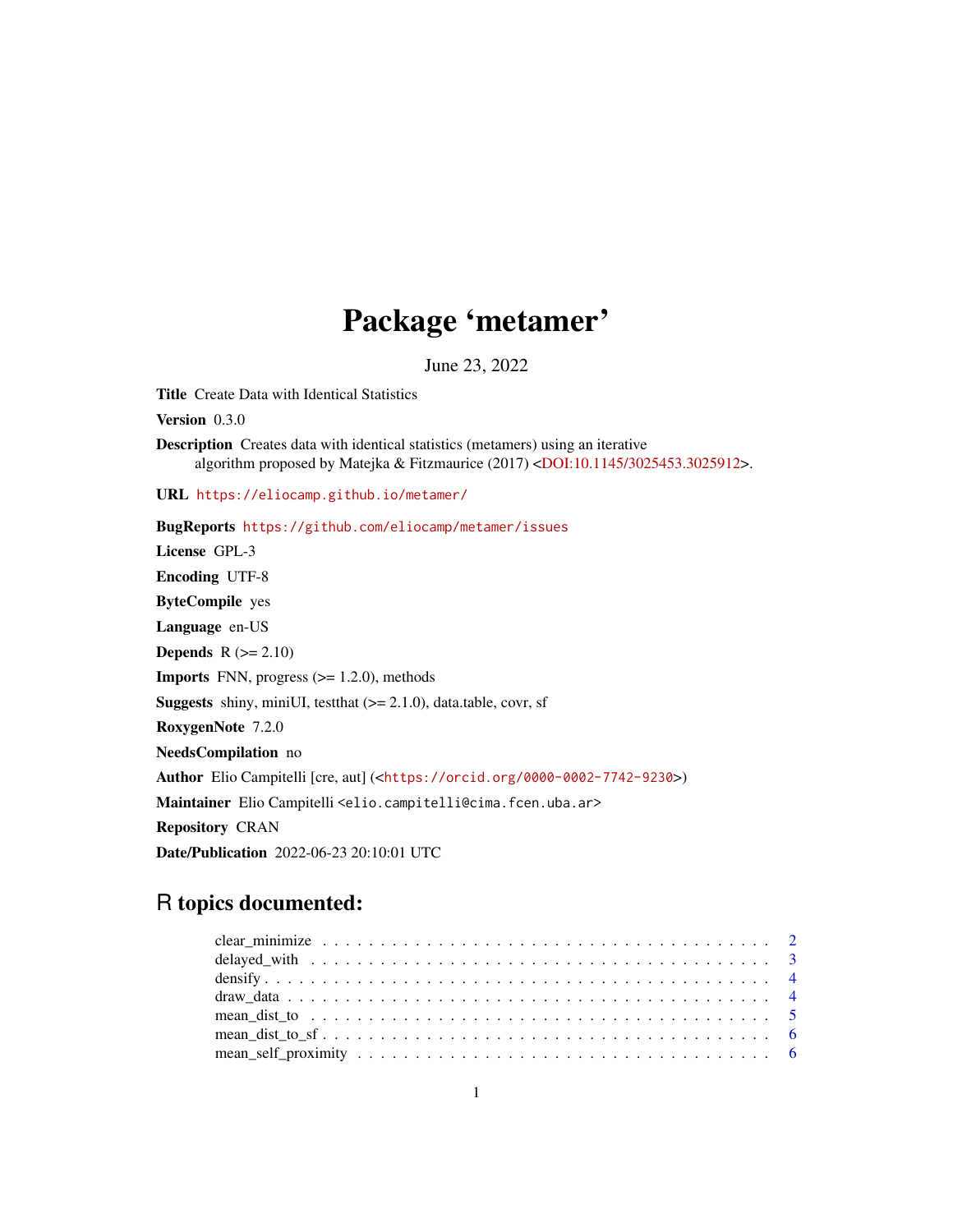<span id="page-1-0"></span>

clear\_minimize *Set metamer parameters*

# Description

Set metamer parameters

# Usage

```
clear_minimize(metamer_list)
```
clear\_minimise(metamer\_list)

set\_minimise(metamer\_list, minimize)

set\_minimize(metamer\_list, minimize)

```
get_last_metamer(metamer_list)
```

```
set_annealing(metamer_list, annealing)
```

```
set_perturbation(metamer_list, perturbation)
```

```
set_perturbation(metamer_list, perturbation)
```
set\_start\_probability(metamer\_list, start\_probability)

set\_K(metamer\_list, K)

set\_change(metamer\_list, change)

# Arguments

| metamer_list | A metamer_list object.                                                                                          |
|--------------|-----------------------------------------------------------------------------------------------------------------|
| minimize     | An optional function to minimize in the process. Must take the data as argument<br>and return a single numeric. |
| annealing    | Logical indicating whether to perform annealing.                                                                |
| perturbation | Numeric with the magnitude of the random perturbations. Can be of length 1 or<br>length(change).                |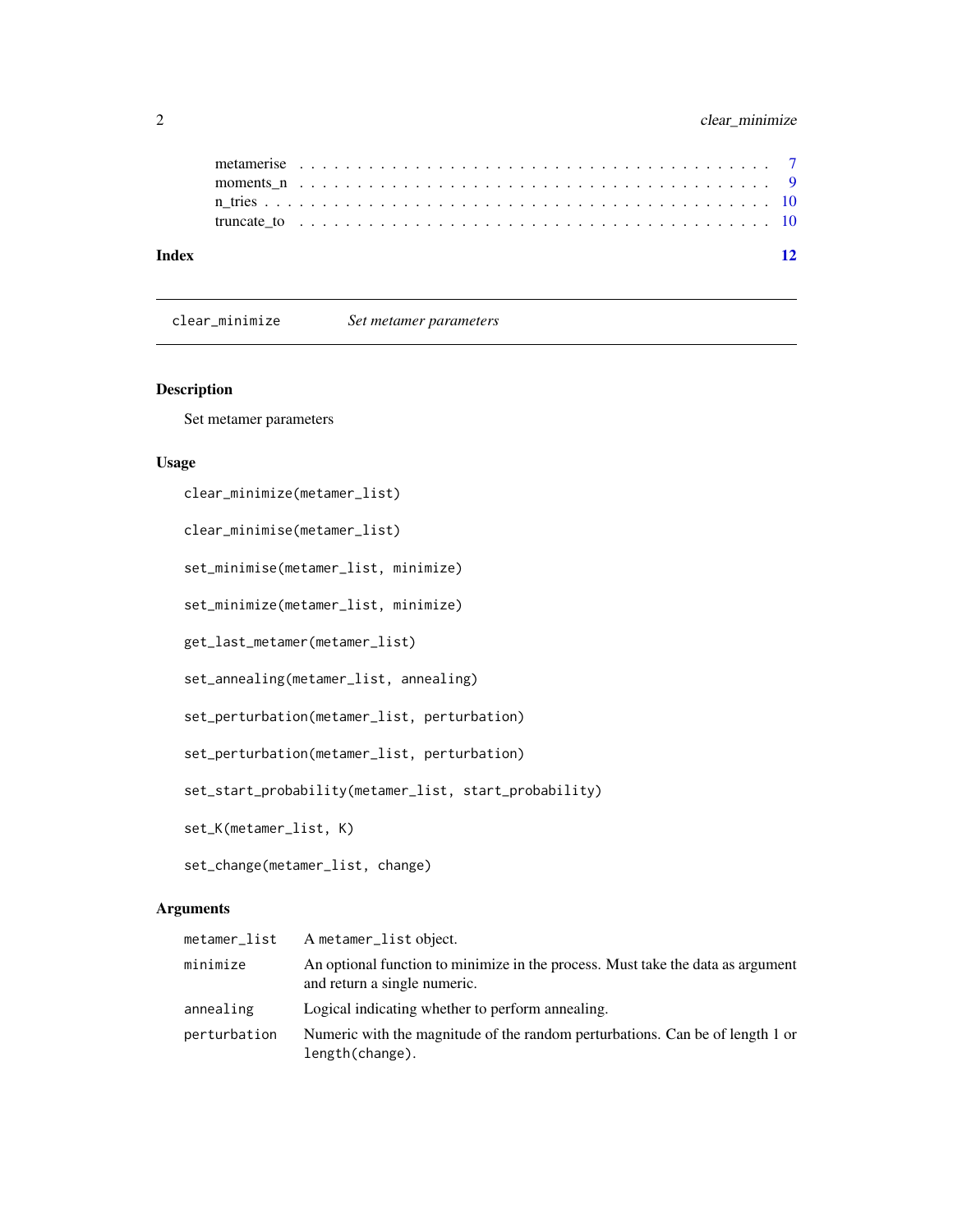# <span id="page-2-0"></span>delayed\_with 3

| start_probability |                                                                           |
|-------------------|---------------------------------------------------------------------------|
|                   | initial probability of rejecting bad solutions.                           |
|                   | speed/quality tradeoff parameter.                                         |
| change            | A character vector with the names of the columns that need to be changed. |

<span id="page-2-1"></span>

delayed\_with *Apply expressions to data.frames*

# Description

Creates a function that evaluates expressions in a future data.frame. Is like with $()$ , but the data argument is passed at a later step.

#### Usage

delayed\_with(...)

#### Arguments

... Expressions that will be evaluated.

#### Details

Each expression in ... must return a single numeric value. They can be named or return named vectors.

# Value

A function that takes a data. frame and returns the expressions in ... evaluated in an environment constructed from it.

#### See Also

Other helper functions: [densify\(](#page-3-1)), [draw\\_data\(](#page-3-2)), [mean\\_dist\\_to\\_sf\(](#page-5-1)), [mean\\_dist\\_to\(](#page-4-1)), [mean\\_self\\_proximity\(](#page-5-2)), [moments\\_n\(](#page-8-1)), [truncate\\_to\(](#page-9-1))

# Examples

```
some_stats <- delayed_with(mean_x = mean(x), mean(y), sd(x), coef(lm(x ~ y)))
data \leq data.frame(x = rnorm(20), y = rnorm(20))
some_stats(data)
```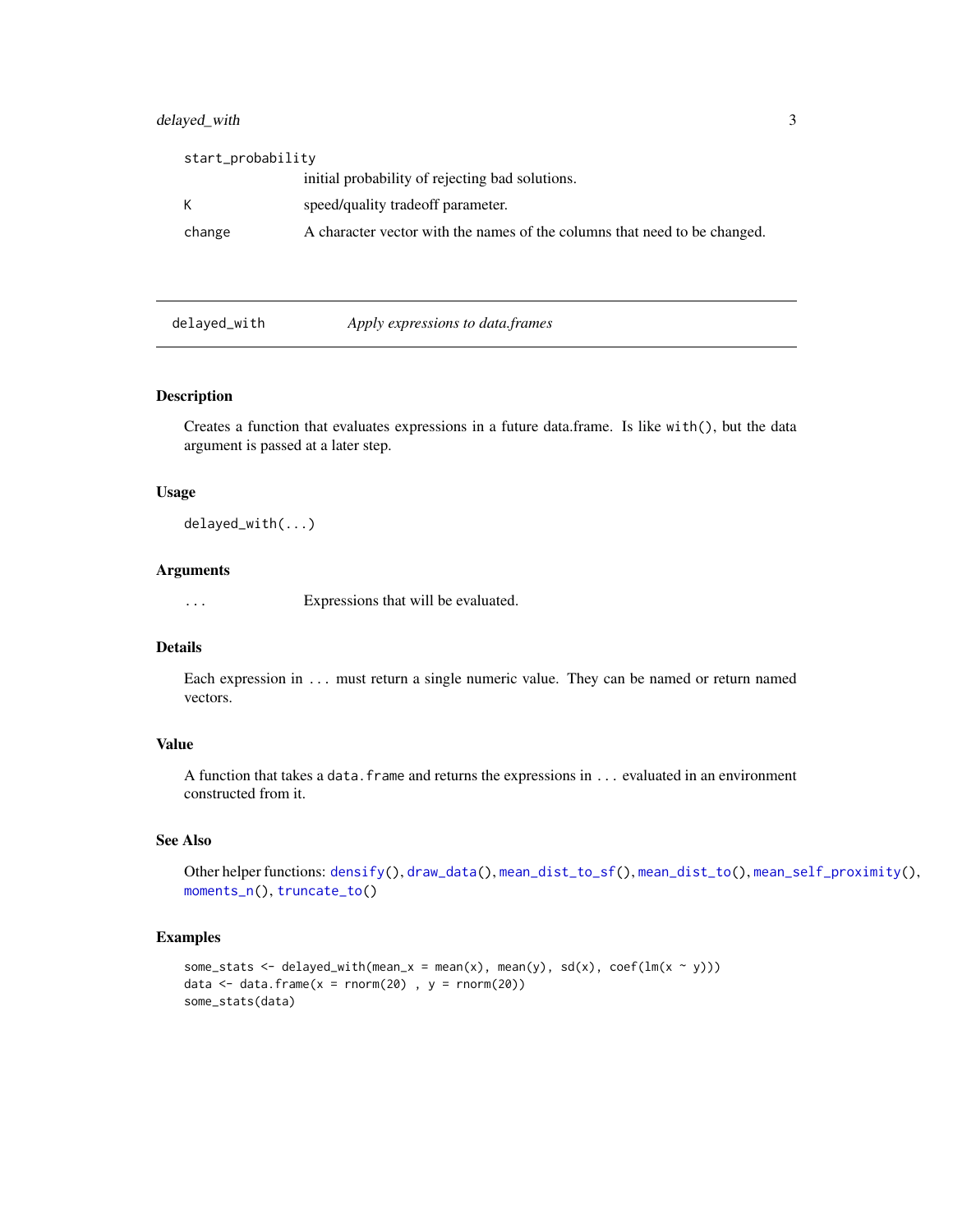<span id="page-3-1"></span><span id="page-3-0"></span>

#### Description

Interpolates between the output of [draw\\_data\(\)](#page-3-2) and increases the point density of each stroke.Useful for avoiding sparse targets that result in clumping of points when metamerizing. It only has an effect on strokes (made by double clicking).

#### Usage

densify(data,  $res = 2$ )

# Arguments

| data | A data. frame with columns x, y and . group.                                       |
|------|------------------------------------------------------------------------------------|
| res  | A numeric indicating the multiplicative resolution (i.e. $2 =$ double resolution). |

# Value

A data.frame with the x and y values of your data and a .group column that identifies each stroke.

# See Also

Other helper functions: [delayed\\_with\(](#page-2-1)), [draw\\_data\(](#page-3-2)), [mean\\_dist\\_to\\_sf\(](#page-5-1)), [mean\\_dist\\_to\(](#page-4-1)), [mean\\_self\\_proximity\(](#page-5-2)), [moments\\_n\(](#page-8-1)), [truncate\\_to\(](#page-9-1))

<span id="page-3-2"></span>draw\_data *Freehand drawing*

# Description

Opens up a dialogue that lets you draw your data.

#### Usage

draw\_data(data = NULL)

#### Arguments

data Optional data.frame with x and y values that can used as background to guide your drawing.

# Value

A data.frame with the x and y values of your data and a .group column that identifies each stroke.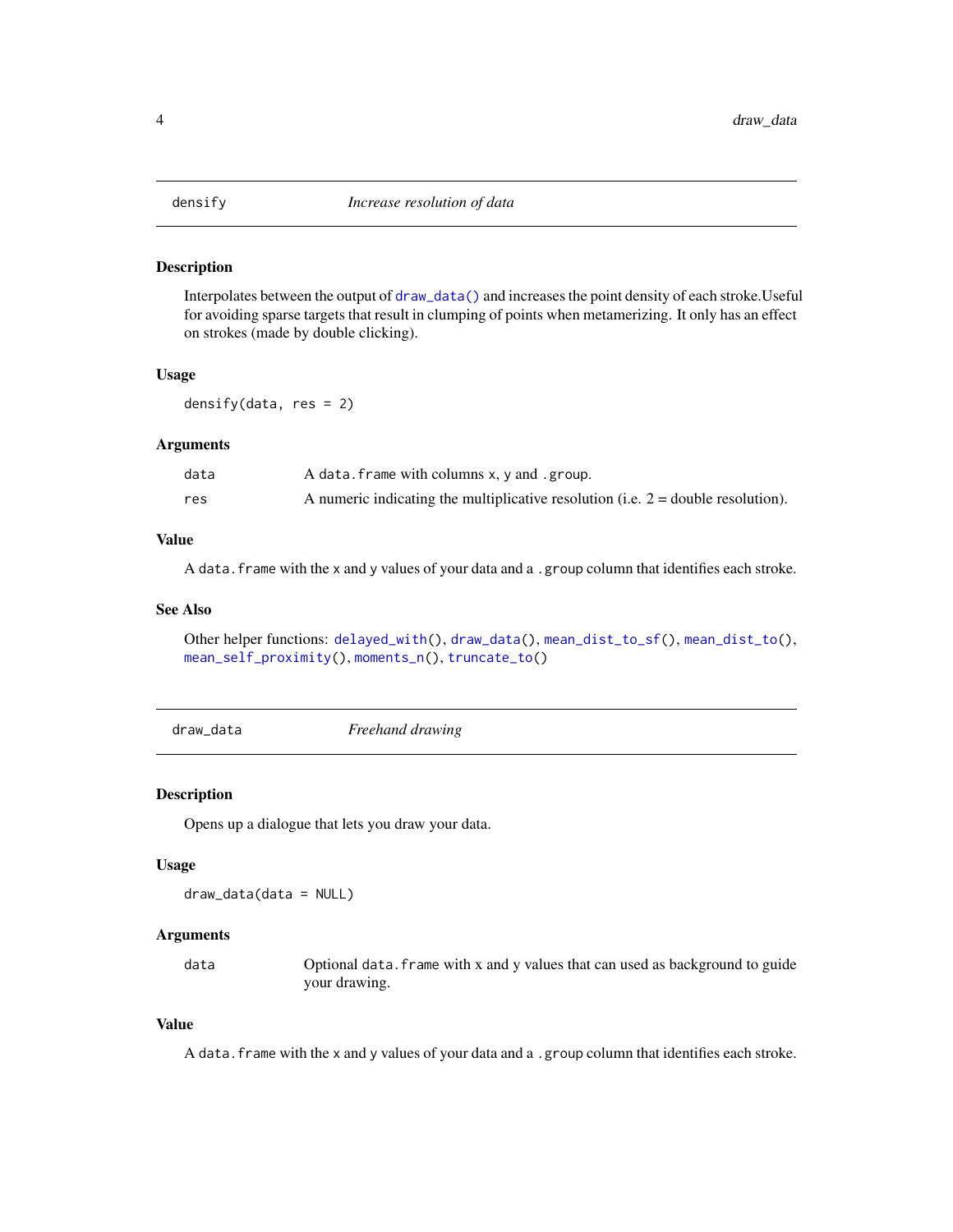# <span id="page-4-0"></span>mean\_dist\_to 5

# See Also

```
Other helper functions: delayed_with(), densify(), mean_dist_to_sf(), mean_dist_to(),
mean_self_proximity(), moments_n(), truncate_to()
```
<span id="page-4-1"></span>mean\_dist\_to *Mean minimum distance*

# Description

Creates a function to get the mean minimum distance between two sets of points.

#### Usage

```
mean_dist_to(target, squared = TRUE)
```
#### Arguments

| target  | A data. frame with all numeric columns.                                      |
|---------|------------------------------------------------------------------------------|
| squared | Logical indicating whether to compute the mean squared distance (if TRUE) or |
|         | the mean distance.                                                           |

### Value

A function that takes a data.frame with the same number of columns as target and then returns the mean minimum distance between them.

# See Also

```
Other helper functions: delayed_with(), densify(), draw_data(), mean_dist_to_sf(), mean_self_proximity(),
moments_n(), truncate_to()
```
# Examples

```
target \le data.frame(x = rnorm(100), y = rnorm(100))
data \le data.frame(x = rnorm(100), y = rnorm(100))
distance <- mean_dist_to(target)
distance(data)
```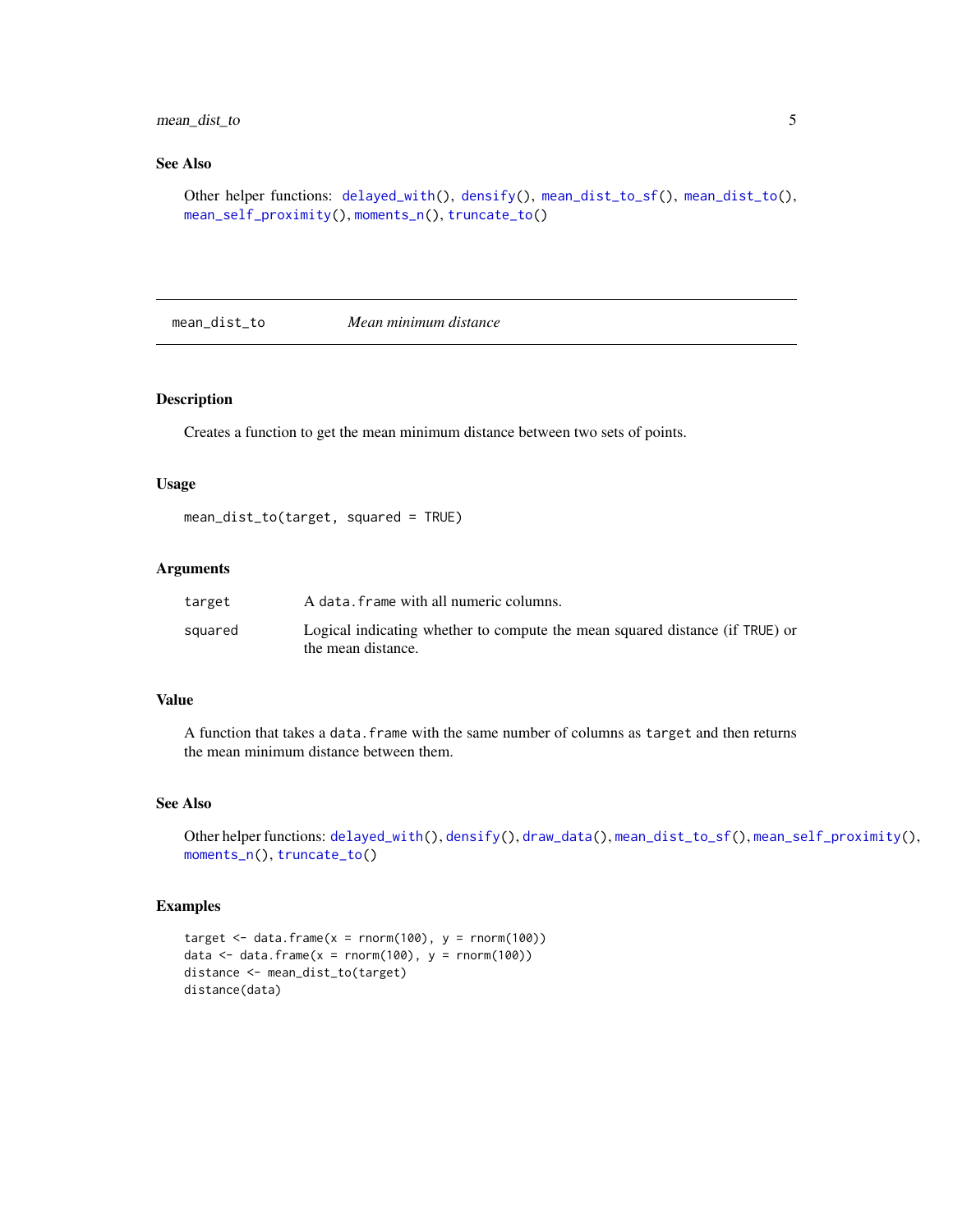<span id="page-5-1"></span><span id="page-5-0"></span>mean\_dist\_to\_sf *Mean distance to an sf object*

#### Description

Mean distance to an sf object

#### Usage

```
mean_dist_to_sf(target, coords = c("x", "y"), buffer = 0, squared = TRUE)
```
# Arguments

| target  | An sf object.                                                                                      |
|---------|----------------------------------------------------------------------------------------------------|
| coords  | Character vector with the columns of the data object that define de coordinates.                   |
| buffer  | Buffer around the sf object. Distances smaller than buffer are replaced with 0.                    |
| squared | Logical indicating whether to compute the mean squared distance (if TRUE) or<br>the mean distance. |

# See Also

```
Other helper functions: delayed_with(), densify(), draw_data(), mean_dist_to(), mean_self_proximity(),
moments_n(), truncate_to()
```
<span id="page-5-2"></span>mean\_self\_proximity *Inverse of the mean self distance*

# Description

Returns the inverse of the mean minimum distance between different pairs of points. It's intended to be used as a minimizing function to, then, maximize the distance between points.

#### Usage

```
mean_self_proximity(data)
```
#### Arguments

data a data.frame

#### See Also

Other helper functions: [delayed\\_with\(](#page-2-1)), [densify\(](#page-3-1)), [draw\\_data\(](#page-3-2)), [mean\\_dist\\_to\\_sf\(](#page-5-1)), [mean\\_dist\\_to\(](#page-4-1)), [moments\\_n\(](#page-8-1)), [truncate\\_to\(](#page-9-1))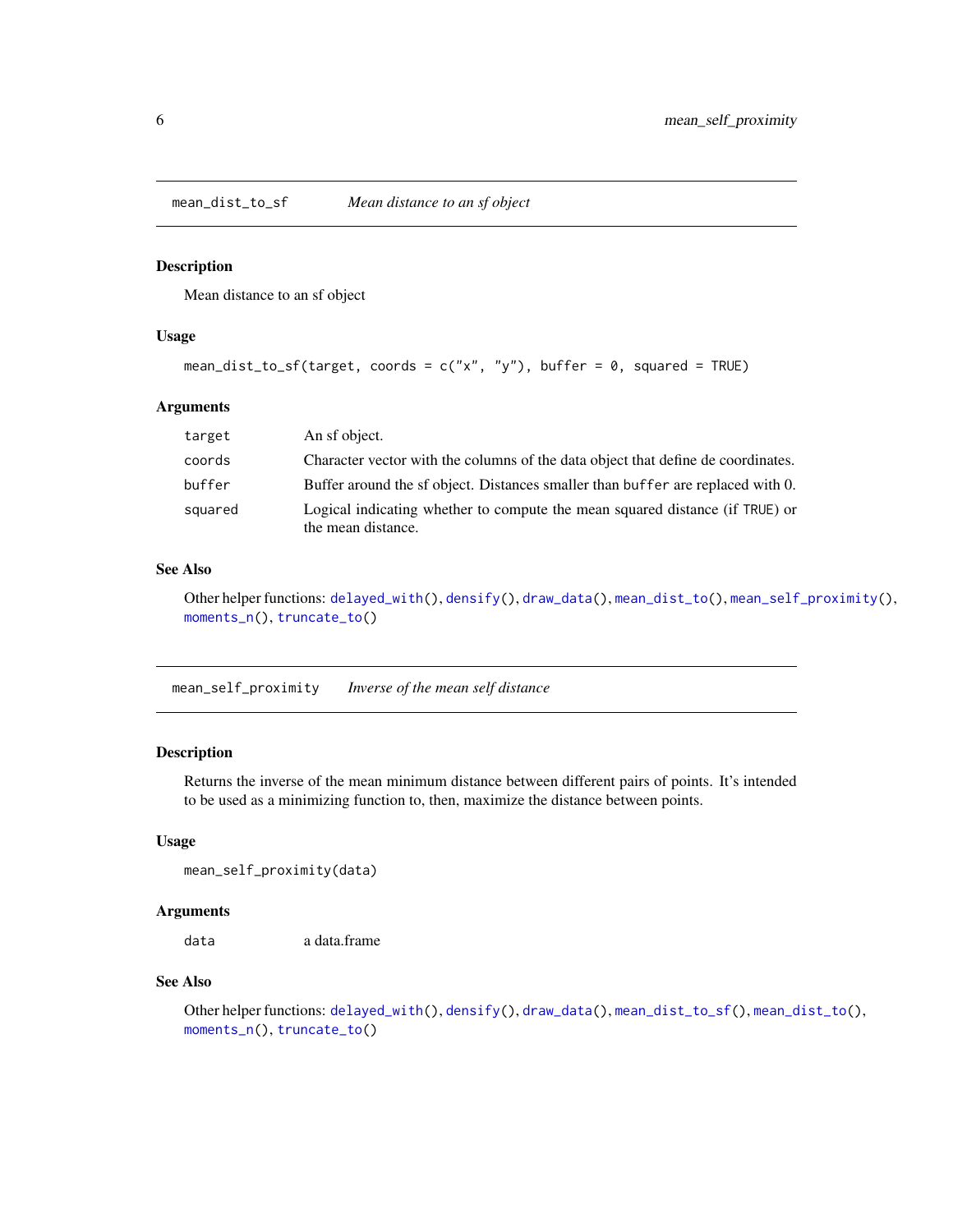<span id="page-6-0"></span>

#### Description

Produces very dissimilar datasets with the same statistical properties.

# Usage

```
metamerise(
  data,
 preserve,
 minimize = NULL,
  change = colnames(data),
  round = truncate_to(2),
  stop_if = n_tries(100),
  keep = NULL,
  annealing = TRUE,
 K = 0.02,
  start_probability = 0.5,
  perturbation = 0.08,
  name = ",
  verbose = interactive())
metamerize(
  data,
 preserve,
 minimize = NULL,
  change = colnames(data),
  round = truncated_to(2),
  stop_if = n_tries(100),
  keep = NULL,
  annealing = TRUE,
 K = 0.02,
  start_probability = 0.5,
  perturbation = 0.08,
 name = ",
  verbose = interactive())
```
new\_metamer(data, preserve, round = truncate\_to(2))

#### Arguments

data A data.frame with the starting data or a metamer\_list object returned by a previous call to the function.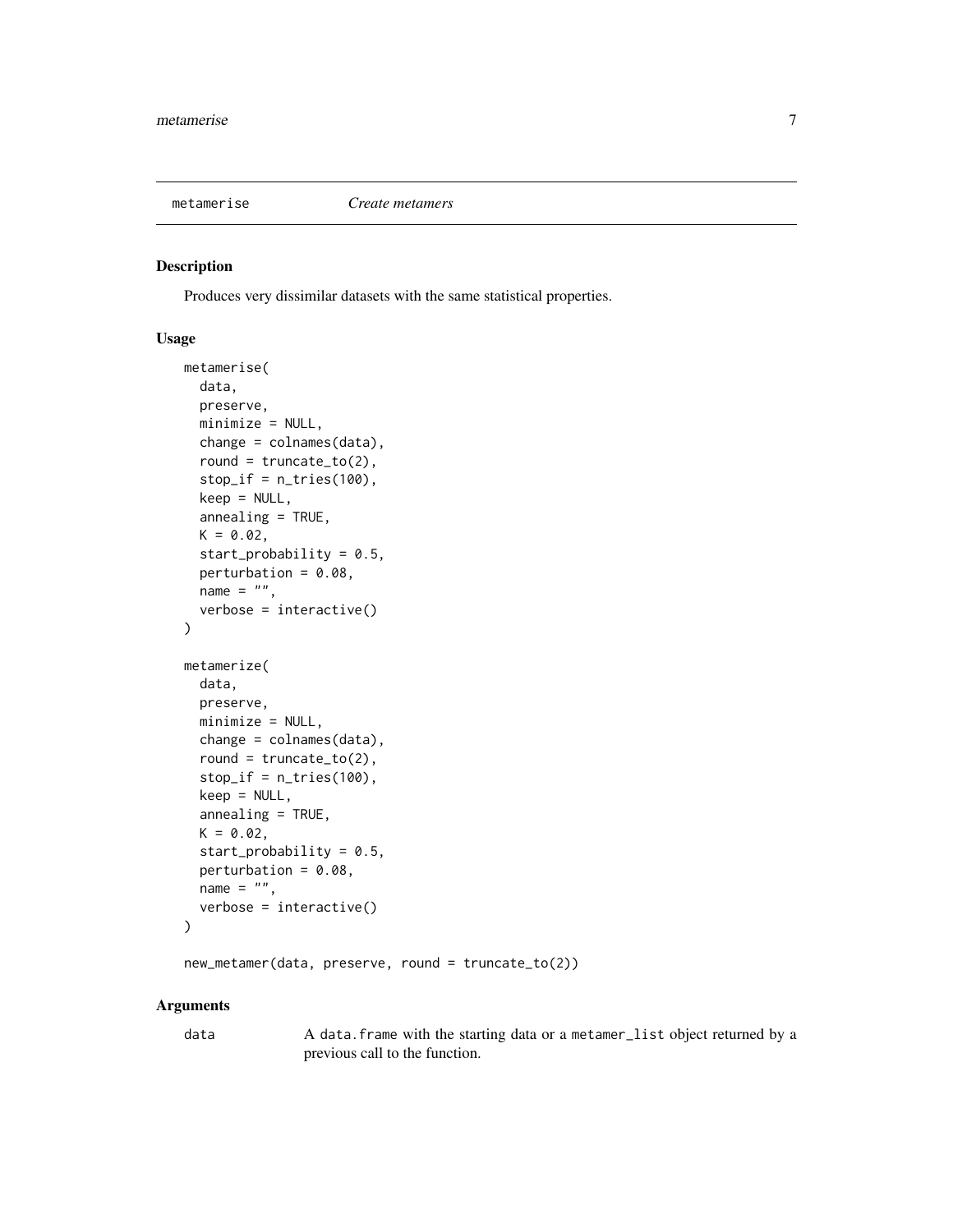<span id="page-7-0"></span>

| A function whose result must be kept exactly the same. Must take the data as<br>argument and return a numeric vector. |  |
|-----------------------------------------------------------------------------------------------------------------------|--|
| An optional function to minimize in the process. Must take the data as argument<br>and return a single numeric.       |  |
| A character vector with the names of the columns that need to be changed.                                             |  |
| A function to apply to the result of preserve to round numbers. See truncate to.                                      |  |
| A stopping criterium. See n_tries.                                                                                    |  |
| Max number of metamers to return.                                                                                     |  |
| Logical indicating whether to perform annealing.                                                                      |  |
| speed/quality tradeoff parameter.                                                                                     |  |
| start_probability                                                                                                     |  |
| initial probability of rejecting bad solutions.                                                                       |  |
| Numeric with the magnitude of the random perturbations. Can be of length 1 or<br>length(change).                      |  |
| Character for naming the metamers.                                                                                    |  |
| Logical indicating whether to show a progress bar.                                                                    |  |
|                                                                                                                       |  |

# Details

It follows Matejka & Fitzmaurice (2017) method of constructing metamers. Beginning from a starting dataset, it iteratively adds a small perturbation, checks if preserve returns the same value (up to signif significant digits) and if minimize has been lowered, and accepts the solution for the next round. If annealing is TRUE, it also accepts solutions with bigger minimize with an ever decreasing probability to help the algorithm avoid local minimums.

The annealing scheme is adapted from de Vicente et al. (2003).

If data is a metamer\_list, the function will start the algorithm from the last metamer of the list. Furthermore, if preserve and/or minimize are missing, the previous functions will be carried over from the previous call.

minimize can be also a *vector* of functions. In that case, the process minimizes the product of the functions applied to the data.

#### Value

A metamer\_list object (a list of data.frames).

#### References

Matejka, J., & Fitzmaurice, G. (2017). Same Stats, Different Graphs. Proceedings of the 2017 CHI Conference on Human Factors in Computing Systems - CHI '17, 1290–1294. https://doi.org/10.1145/3025453.3025912 de Vicente, Juan, Juan Lanchares, and Román Hermida. (2003). 'Placement by Thermodynamic Simulated Annealing'. Physics Letters A 317(5): 415–23.

#### See Also

[delayed\\_with\(\)](#page-2-1) for a convenient way of making functions suitable for preserve, [mean\\_dist\\_to\(\)](#page-4-1) for a convenient way of minimizing the distance to a known target in minimize, [mean\\_self\\_proximity\(\)](#page-5-2) for maximizing the "self distance" to prevent data clumping.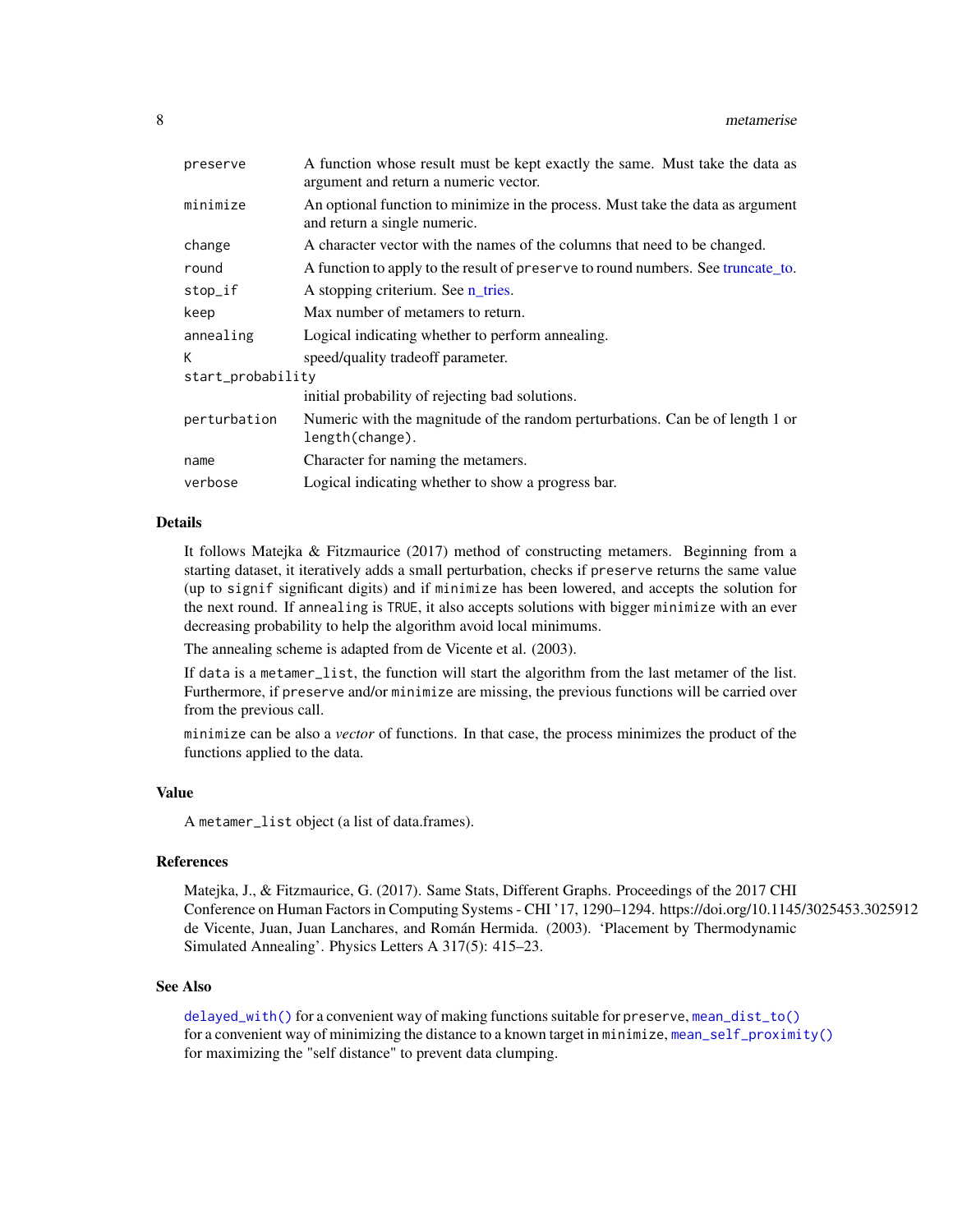# <span id="page-8-0"></span>moments\_n 9

# Examples

```
data(cars)
# Metamers of `cars` with the same mean speed and dist, and correlation
# between the two.
means_and_cor <- delayed_with(mean_speed = mean(speed),
                              mean\_dist = mean(dist),
                              cor = cor(speed, dist))
set.seed(42) # for reproducibility.
metamers <- metamerize(cars,
                       preserve = means_and_cor,
                       round = truncated_to(2),
                       stop_if = n_tries(1000))
print(metamers)
last <- tail(metamers)
# Confirm that the statistics are the same
cbind(original = means_and_cor(cars),
     metamer = means_and_cor(last))
# Visualize
plot(tail(metamers))
points(cars, col = "red")
```
<span id="page-8-1"></span>

| moments n | Compute moments |
|-----------|-----------------|
|-----------|-----------------|

# Description

Returns a function that will return uncentered moments

# Usage

```
moments_n(orders, cols = NULL)
```
# Arguments

| orders | Numeric with the order of the uncentered moments that will be computed.     |
|--------|-----------------------------------------------------------------------------|
| cols   | Character vector with the name of the columns of the data for which moments |
|        | will be computed. If NULL, will use all columns.                            |

# Value

A function that takes a data. frame and return a named numeric vector of the uncentered moments of the columns.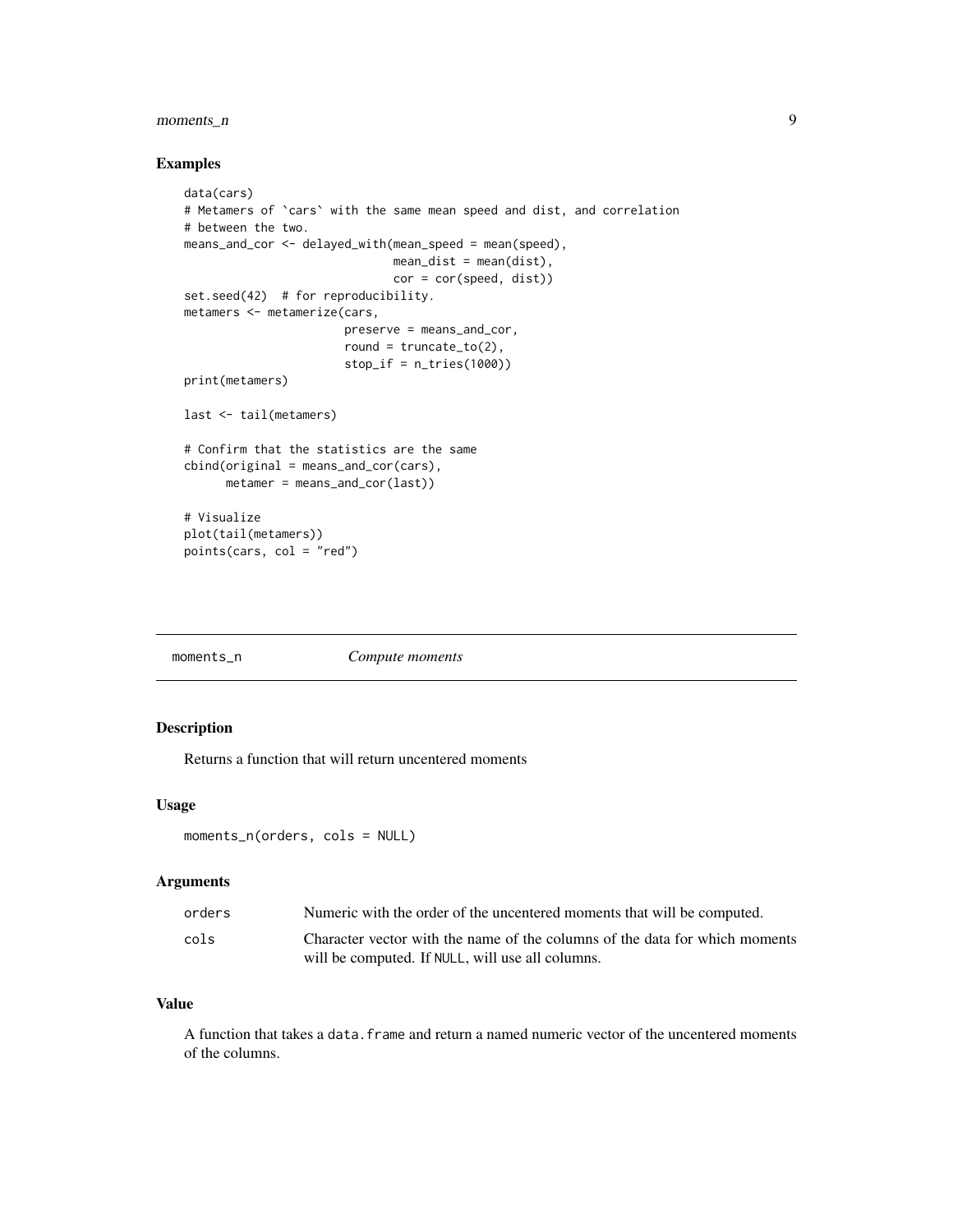# <span id="page-9-0"></span>See Also

```
Other helper functions: delayed_with(), densify(), draw_data(), mean_dist_to_sf(), mean_dist_to(),
mean_self_proximity(), truncate_to()
```
# Examples

```
data \leq data.frame(x = rnorm(100), y = rnorm(100))
moments_3 <- moments_n(1:3)
moments_3(data)
moments_3 \leq moments_n(1:3, "x")
moments_3(data)
```
<span id="page-9-2"></span>n\_tries *Stop conditions*

# Description

Stop conditions

# Usage

n\_tries(n)

```
n_metamers(n)
```
minimize\_ratio(r)

# Arguments

| n. | integer number of tries or metamers.                                                        |
|----|---------------------------------------------------------------------------------------------|
|    | Ratio of minimize value to shoot for. If $\theta$ .5, the stop condition is that the itera- |
|    | tion will stop if the value to minimize gets to one-half of the starting value.             |

<span id="page-9-1"></span>truncate\_to *Rounding functions*

# Description

Rounding functions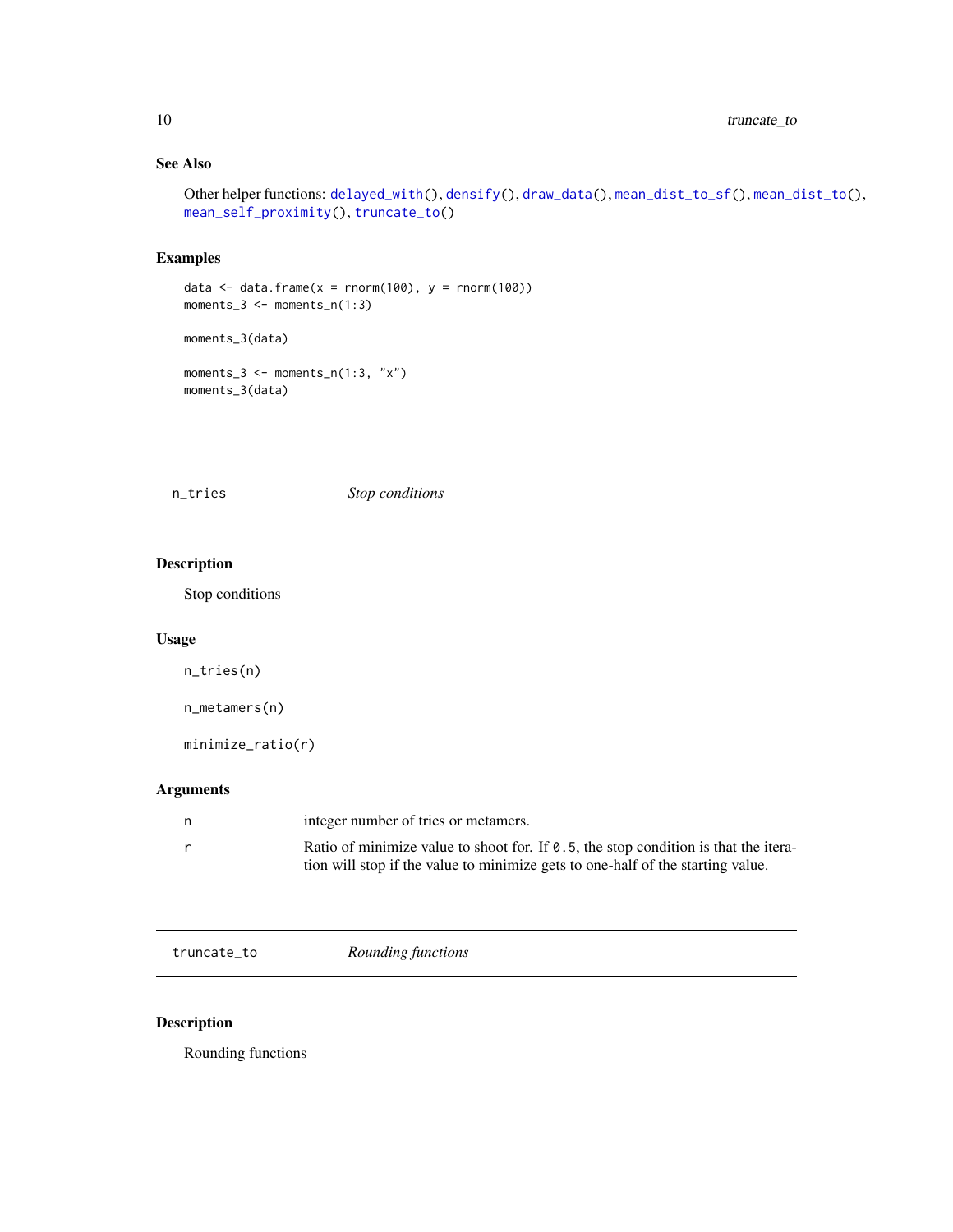# <span id="page-10-0"></span>truncate\_to 11

# Usage

truncate\_to(digits)

round\_to(digits)

# Arguments

digits Number of significant digits.

# See Also

Other helper functions: [delayed\\_with\(](#page-2-1)), [densify\(](#page-3-1)), [draw\\_data\(](#page-3-2)), [mean\\_dist\\_to\\_sf\(](#page-5-1)), [mean\\_dist\\_to\(](#page-4-1)), [mean\\_self\\_proximity\(](#page-5-2)), [moments\\_n\(](#page-8-1))

Other helper functions: [delayed\\_with\(](#page-2-1)), [densify\(](#page-3-1)), [draw\\_data\(](#page-3-2)), [mean\\_dist\\_to\\_sf\(](#page-5-1)), [mean\\_dist\\_to\(](#page-4-1)), [mean\\_self\\_proximity\(](#page-5-2)), [moments\\_n\(](#page-8-1))